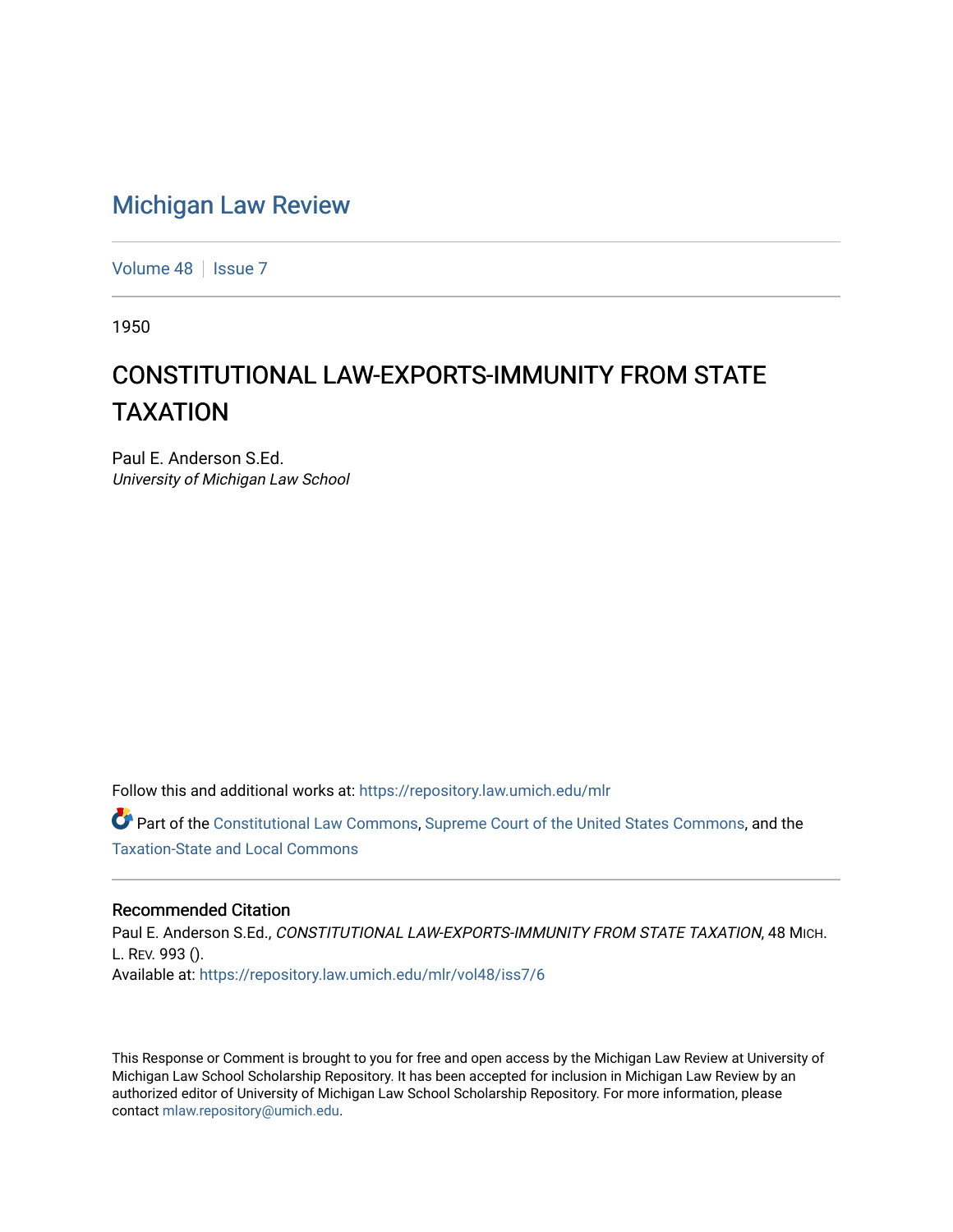CONSTITUTIONAL LAW-EXPORTS-IMMUNITY FROM STATE TAX-ATION-Article I, section 10 of the Constitution provides, "No State shall, without the consent of Congress, lay any imposts or duties on imports or exports...." This clause places a limitation on state taxing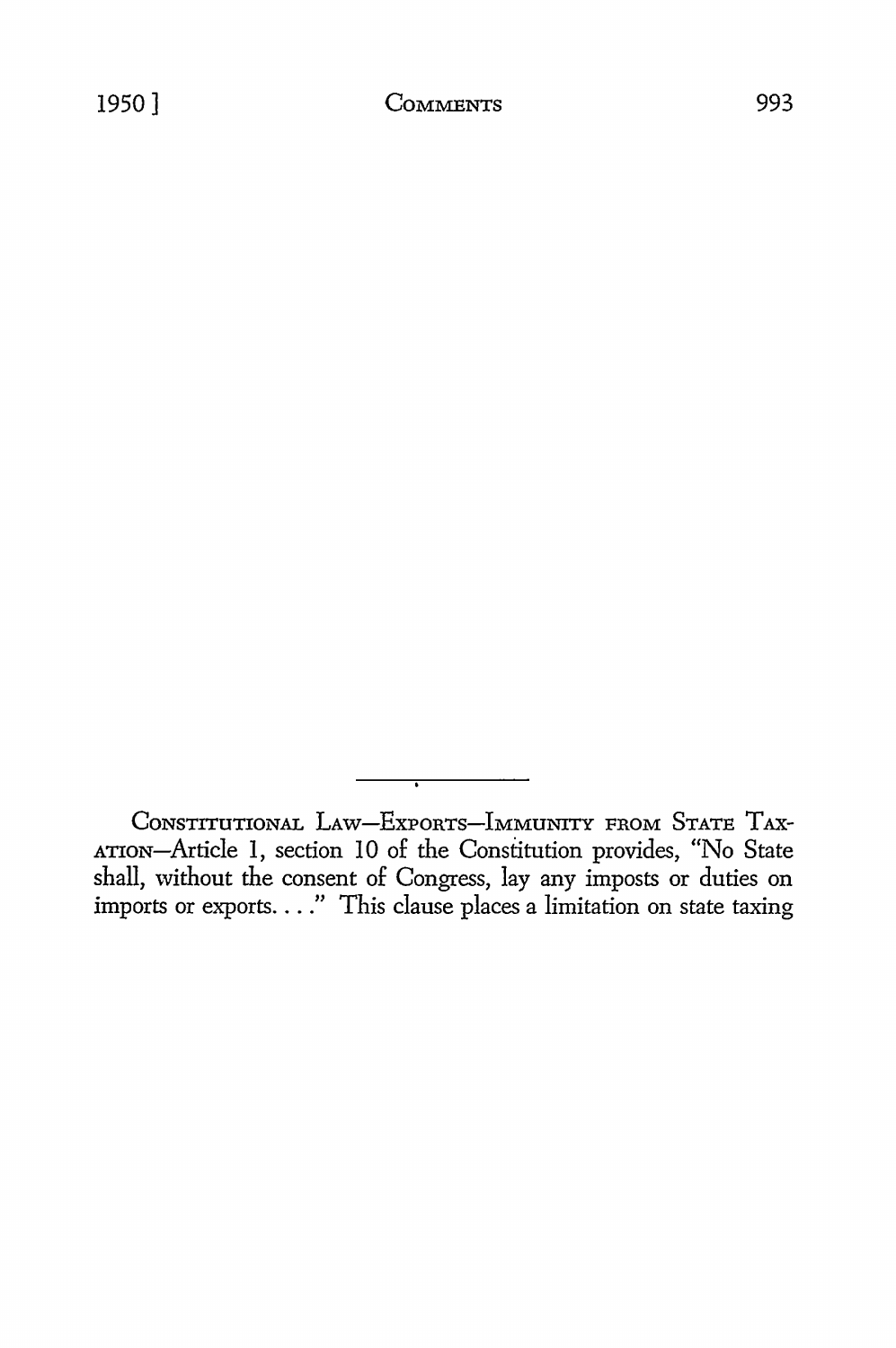994 MICHIGAN LAW REVIEW [Vol. 48

power. The basic problem is to determine at what point goods in the process of being manufactured and prepared for foreign shipment become exports. If the goods are found to be exports, they are immune to state taxation. Two recent Supreme Court decisions have dealt with this question in an attempt to lay down a general rule applicable to future situations. Because two aspects of the export limitation are involved in these decisions, each will be treated individually in this comment.

## *I. When Does Exporting Begin?*

It was early laid down that "goods do not cease to be part of the general mass of property in the State, subject, as such, to its jurisdiction, and to taxation in the usual way, until they have been shipped or entered with a common carrier for transportation to another State, or have been started upon such transportation in a continuous route or joumey."1 This rule was announced in *Coe v. Errol,* a case involving state taxation of interstate commerce. However the Supreme Court has indicated that the test there established is applicable as well to questions arising under the Export-Import Clauses.<sup>2</sup> Under *Coe v*. *Errol,* a product is immune from state taxation (I) if it is delivered to a common carrier for shipment out of the country, or (2) if it is started upon a continuous journey out of the country. Several specific applications of this doctrine have been made. Thus mere "interior movement" of goods within a state preparatory to their transportation out of the country does not make them exports.<sup>3</sup> Nor does the owner's intent to ship the goods abroad control the question.<sup>4</sup> There must be some definite action on the part of the owner of the goods, such as delivery to a common carrier, to show that the goods are on their final

1 Coe v. Errol, 116 U.S. 517 at 527, 6 S.Ct. 475 (1886). .

<sup>2</sup> In Turpin v. Burgess, 117 U.S. 504, 6 S.Ct. 835 (1886) it was applied to a case arising under the Federal Export Clause (Art. 1, §9 of the Constitution). In Richfield Oil Co. v. State Board of Equalization, 329 U.S. 69, 67 S.Ct. 156 (1946) the Supreme Court indicated that the test applied equally to the State Export-Import Clause.

<sup>3</sup>''But this movement does not begin until the articles have been shipped or started for transportation from one state to another. The carrying of them in carts or other vehicles, or even Hoating them, to the depot where the journey is to commence is no part of that journey. That is all preliminary work, performed for the purpose of putting the property in a state of preparation and readiness for transportation." Coe v. Errol, IJ6 U.S. 517 at 528, 6 S.Ct. 475 (1886). Followed in Diamond Match Co. v. Ontonagon, 188 U.S. 82, 23 S.Ct. 266 (1903) which also dealt with the Commerce Clause.

<sup>4</sup>Thus manufacturing taxes on goods intended-for export are valid: Cornell v. Coyne, 192 U.S. 418, 24 S.Ct. 383 (1904); Reynolds Tobacco Co. v. Robertson, (C.C.A. 4th, 1938) 94 F. (2d) 167, cert. den. 304 U.S. 563, 58 S.Ct. 944 (1938), reh. den. 304 U.S. 589, 58 S.Ct. 1045 (1938). Both cases involved the Federal Export Clause.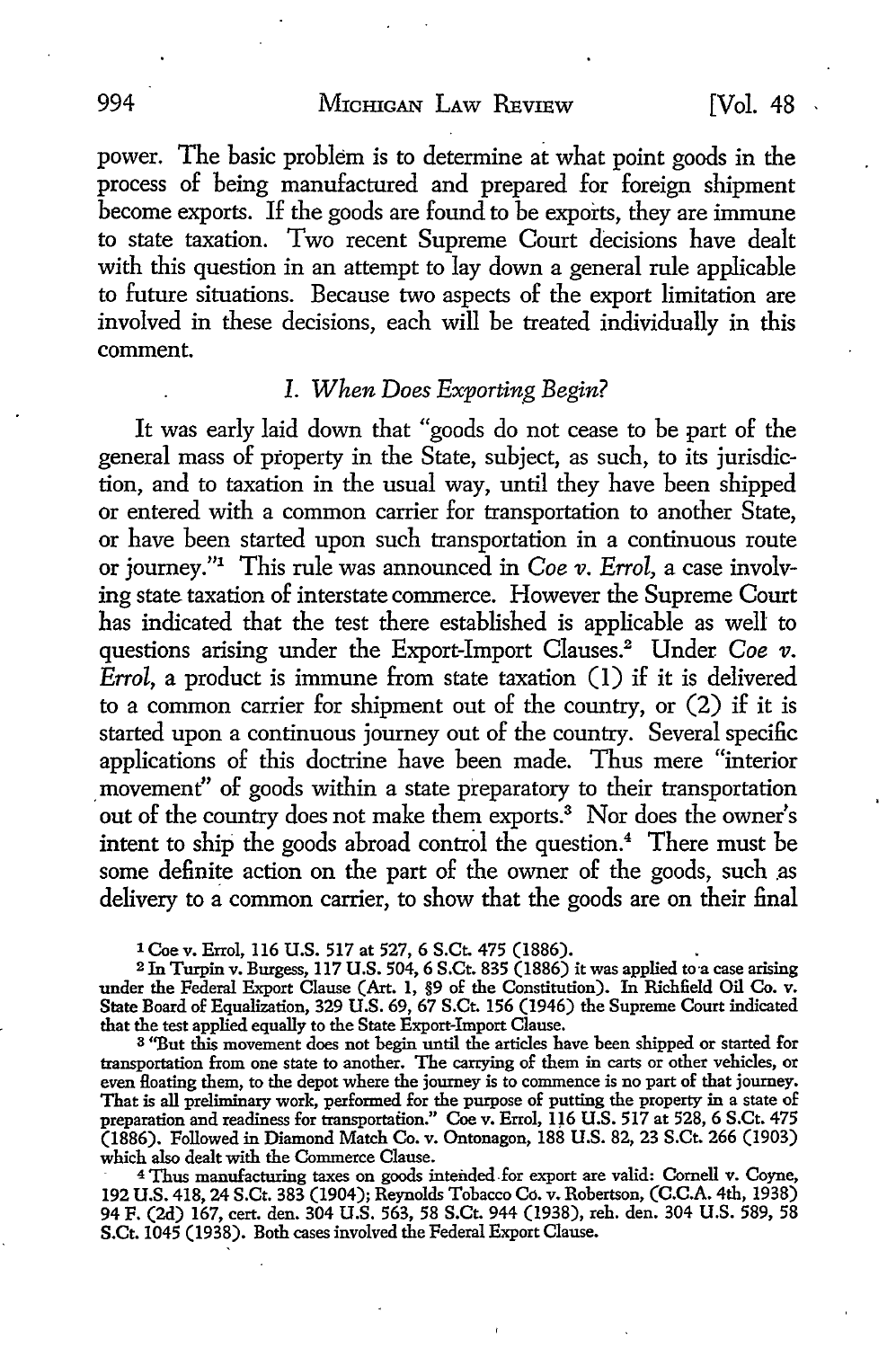#### 1950] COMMENTS 995

movement out of the country.<sup>5</sup> Thus the transfer of title to a common carrier cannot be taxed.<sup>6</sup> It has also been held that getting an export bill of lading is equivalent to putting the goods aboard ship.<sup>7</sup> It is clear that the owner is not required to begin physical shipment of the goods in order to be entitled to. the export immunity. An action on the part of the owner with respect to an intangible interest in the goods, such as the transfer of title, is sufficient to make the goods tax immune if that action initiates the final journey of the goods out of the country.<sup>8</sup> Relevant considerations for determining whether that final journey has commenced are (1) the nearness of the product to its final form and place of ultimate shipment $^9$  and (2) the certainty that the product will depart to the foreign country.<sup>10</sup>

In the recent *Empressa Siderurgica11* case, the Supreme Court seriously undermines this analysis. In that case, a corporation of Colombia purchased a cement plant located in Merced County, California. After having obtained an export license and title to the plant, the Colombian corporation took possession of it. The purchaser then hired a common carrier to dismantle and package the plant for shipment to an ocean port where it was to be loaded on board vessels bound for Colombia. As each part of the plant was dismantled, it was key-marked, packaged and delivered to a rail carrier. On March 5, 1945, Merced County levied a personal property tax on the plant. Twelve percent of the plant had been shipped out of the country, but

<sup>5</sup> In the absence of an overt act by the owner which objectively shows that the goods are exports, goods in the process of preparation for exporting are subject to local taxing authority. Even where the goods are manufactured only for export with specific reference to foreign wants no immunity can be claimed until some further action is taken. Cornell v. Coyne, 192 U.S. 418, 24 S.Ct. 383 (1904) permitted the federal government to tax a quantity of filled cheese made for export under contract. Accord under the Commerce Clause, Heislerv. Thomas Colliery Co., 260 U.S. 245, 43 S.Ct. 83 (1922).

6 Richfield Oil Co. v. State Board of Equalization, 329 U.S. 69, 67 S.Ct. 156 (1946).

*1* Spaulding and Bros. v. Edwards, 262 U.S. 66, 43 S.Ct. 485 (1923). ·

<sup>8</sup>That this general rule bears no reasonable relationship to the economic incidence of the tax is given little heed by the courts. For them, it is merely a matter of determining on which side of a line the given situation falls. As Mr. Justice Holmes put it, ''To answer it with regard to any transaction we have to fix a point at which, in view of the purpose of the Constitution, the export must be said to begin. As elsewhere in the law there will be other points very near to it on the other side, so that if the necessity of fixing one definitely is not remembered any determination may seem arbitrary." Spaulding and Bros. v. Edwards, 262 U.S. 66 at 69, 43 S.Ct. 485 (1923).

9 Cornell v. Coyne, 192 U.S. 418, 24 S.Ct. 383 (1904) (Federal Export-Import Clause); Heisler v. Thomas Colliery Co., 260 U.S. 245, 43 S.Ct. 83 (1922) and Kidd v. Pearson, 128 U.S. 1, 9 S.Ct. 6 (1888) accord under the Commerce Clause.

10 Turpin v. Burgess, 117 U.S. 504, 6 S.Ct. 835 (1886) (FederalExport-lmport Clause); Coe v. Errol, 116 U.S. 517, 6 S.Ct. 475 (1886) (Commerce Clause).

11 Empressa Siderurgica, S.A. v. County of Merced, 337 U.S. 154, 69 S.Ct. 995 (1949).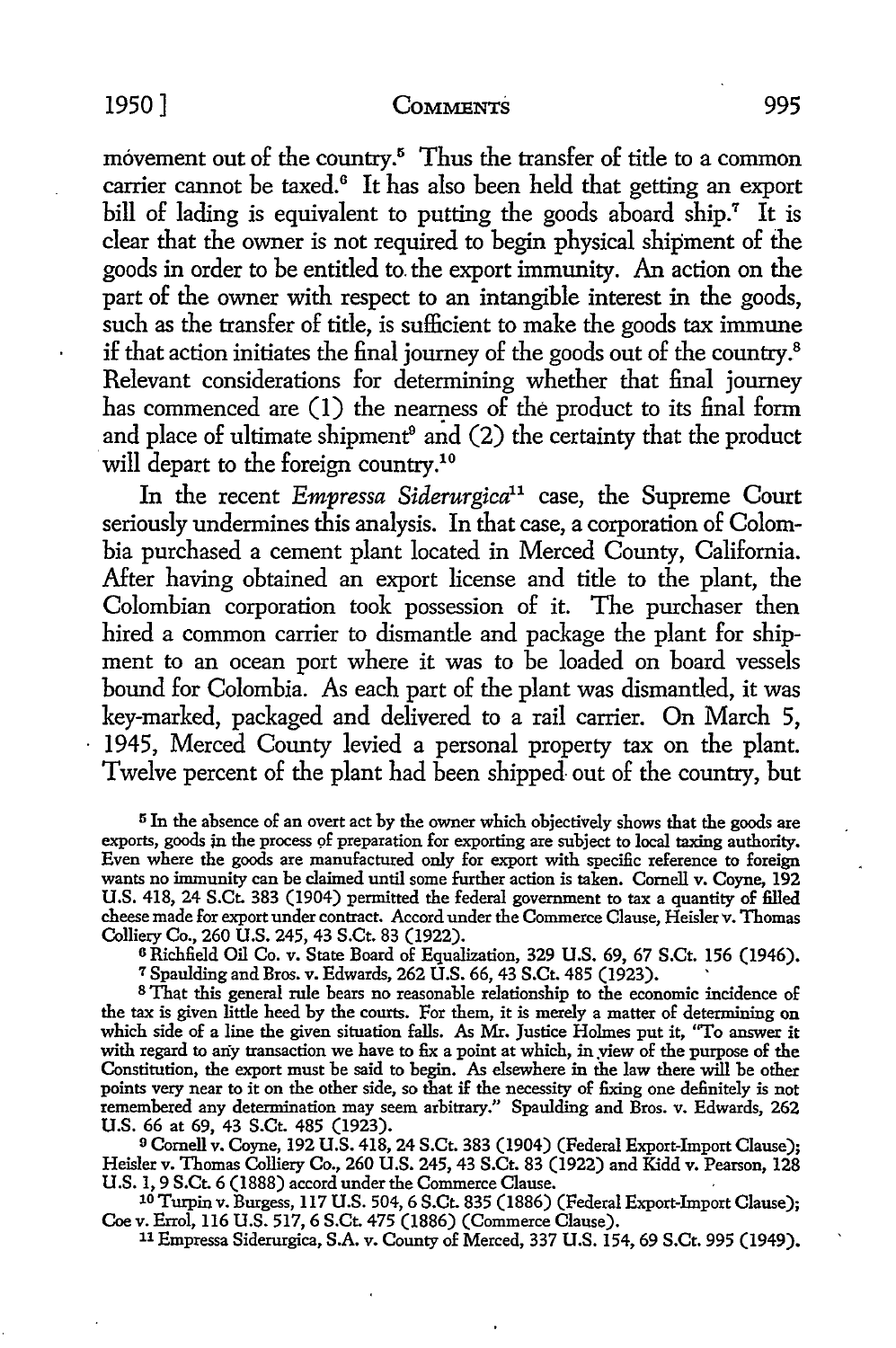the remaining eighty-eight percent was either standing in place, or packaged and awaiting delivery to the rail carrier. The Colombia corporation paid, under protest, the tax on the eighty-eight percent in the county, but brought suit to recover the payment. The trial court awarded judgment to the taxpayer, but the Supreme Court of California reversed. On appeal to the United States Supreme Court, the imposition of the tax was upheld.

In writing the majority opinion, Justice Douglas found that the parts of the cement plant within the county were not exports. He pointed out that the parts taxed had not been started on their final journey out of the country because they had not been delivered to a carrier for export, nor had they undergone physical transportation. It is clear that the goods had not been subjected to actual movement but the previous line of authority had not required physical shipment.<sup>12</sup> Thus he applied the test of *Coe v. Errol* to the facts of this case in a literal manner without due regard for the refinements added to that test by later decisions. Evidently one does not begin his journey if he is merely on the train platform, packed and ticketed; he must be on the moving train.

The dissent<sup>13</sup> realized that a serious constitutional problem was involved if the cement plant were an integrated whole rather than an aggregate of separable parts. If the former were true, then the tests previously adopted in refinement of *Coe v. Errol* would be met. The cement plant was in its final form and at its place of final departure. Assuming that the plant was an integrated whole, the eighty-eight percent in Merced County would most certainly be shipped to Colombia. Because the minority could not judge from the record whether or not the parts of the plant held in Merced County were interchangeable with parts in a domestic cement plant, it voted to send the case back to the California courts for a determination of that issue.

## *II. What Interruptions Will Terminate Exporting?*

Assuming that a product has once entered the export stream, an interruption of its journey to a foreign land will or will not permit local taxation depending upon the circumstances. To determine what factors will terminate the exporting process, the Supreme Court first emphasized the purpose of the delay. If the interruption were for the

<sup>12</sup> See notes 6 and 7 above.

<sup>13</sup> By Justice Frankfurter, 337 U.S. 154 at 157, 69 S.Ct. 995 (1949).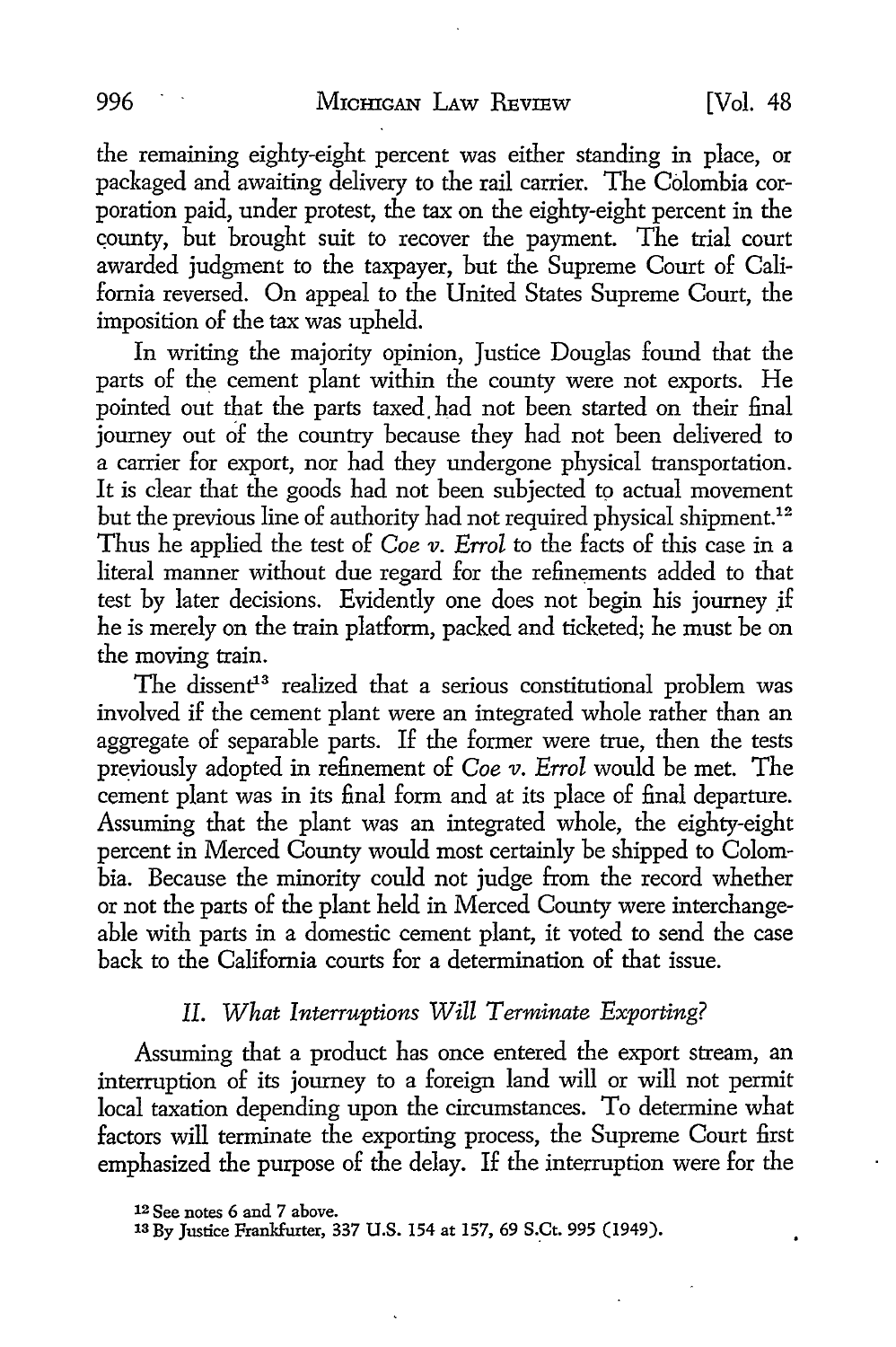#### 1950] COMMENTS 997

benefit of the owner, then local taxes could be imposed.<sup>14</sup> If, however, the delay were caused by forces beyond the control of the owner, then the goods could not be subjected to local taxation.<sup>15</sup> This distinction did not stand the test of time.<sup>16</sup> The Supreme Court turned from the criterion based on purpose to an examination of the likelihood that the product could be diverted to domestic markets during the time the journey was suspended. Thus if the goods could not be sold locally, any delay in transshipment did not interrupt the export process because it was still certain that the articles would be shipped abroad.<sup>17</sup> Even where the delay was for the benefit of the owner, if the product could not be sold locally, it remained immune to state taxation.<sup>18</sup> On the other hand if there were. a possibility of diverting the goods to domestic consumers during the interruption, the protection of the Export Clause was withdrawn.19

14 Several older Commerce Clause decisions support this statement: General Oil Co. v. Crain, 209 U.S. 211, 28 S.Ct. 475 (1908); Southern Pacific Terminal Co. v. Interstate Commerce Comm., 219 U.S. 498, 31 S.Ct. 279 (1911); Arkadelphia Milling Co. v. St. Louis Ry. Co., 249 U.S. 134, 39 S.Ct. 237 (1919).

15 Coe v. Errol, 116 U.S. 517, 6 S.Ct. 475 (1886) involved local taxation of logs Hoating down river which were collected at a point by booms "to await higher water"; because the delay was due to forces beyond the owner's control, interstate commerce was not broken. Interruption in water shipment of logs because of high water did not end interstate commerce in Champlain Realty Co. v. Town of Brattleboro, 260 U.S. 366, 43 S.Ct. 146, 25 A.L.R. 1195 (1933). See also Kelley v. Rhoads, 188 U.S. 1, 23 S.Ct. 259 (1931) and Carson Petroleum v. Vial, 279 U.S. 95, 49 S.Ct. 292 (1929).

<sup>16</sup> Cases in which the continuity of journey was broken for the benefit of the owner, but the Court held that the articles were not subject to local taxation: In Hughes Bros. Timber Co. v. Minnesota, 272 U.S. 469, 47 S.Ct. 170 (1926), the interruption was·to gather logs to load aboard vessels; the delay did not terminate interstate commerce. In Southern Pacific Terminal Co. v. Interstate Commerce Comm., 219 U.S. 498, 31 S.Ct. 279 (19U), it was held that goods shipped to a wharfage company for export and final processing were still in

<sup>17</sup> Because there was no local market for certain goods shipped in foreign commerce, it was held that those goods did not lose their immunity because they had to be transhipped and consigned upon arrival at their port of embarkation: Texas & N.O.R. Co. v. Sabine Tram Co., 227 U.S. 111, 33 S.Ct. 229 (1913). Where goods were shipped under contract, interruption did not terminate foreign commerce, because the goods could not be diverted to domestic buyers without breach of contract: United States v. Erie Ry. Co., 280 U.S. 98, 50 S.Ct. 51 (1929).

18 Supra, note 16.

10 Cattle shipped in interstate commerce acquired a situs for local taxation when held in a stockyard because they were ''held there at the pleasure of the owner for disposal or use, so that he may dispose of [them] either within the State or for shipment elsewhere as his interest dictates. . . . " Minnesota v. Blasius, 290 U.S. 1 at 10, 54 S.Ct. 34 (1933). Where an agent withdrew grain from a carrier for the purpose of inspecting, weighing, grading and mixing, but not for the purpose of changing the ultimate consignee, the Supreme Court stated, ''The property was held by the plaintiff in error in Chicago for his own purposes and with full power of disposition. It was not being actually transported and it was not held by carriers for transportation. • • • He had the privilege of continuing the transportation under the shipping contracts but of this he might avail himself or not as he chose. He might sell the grain in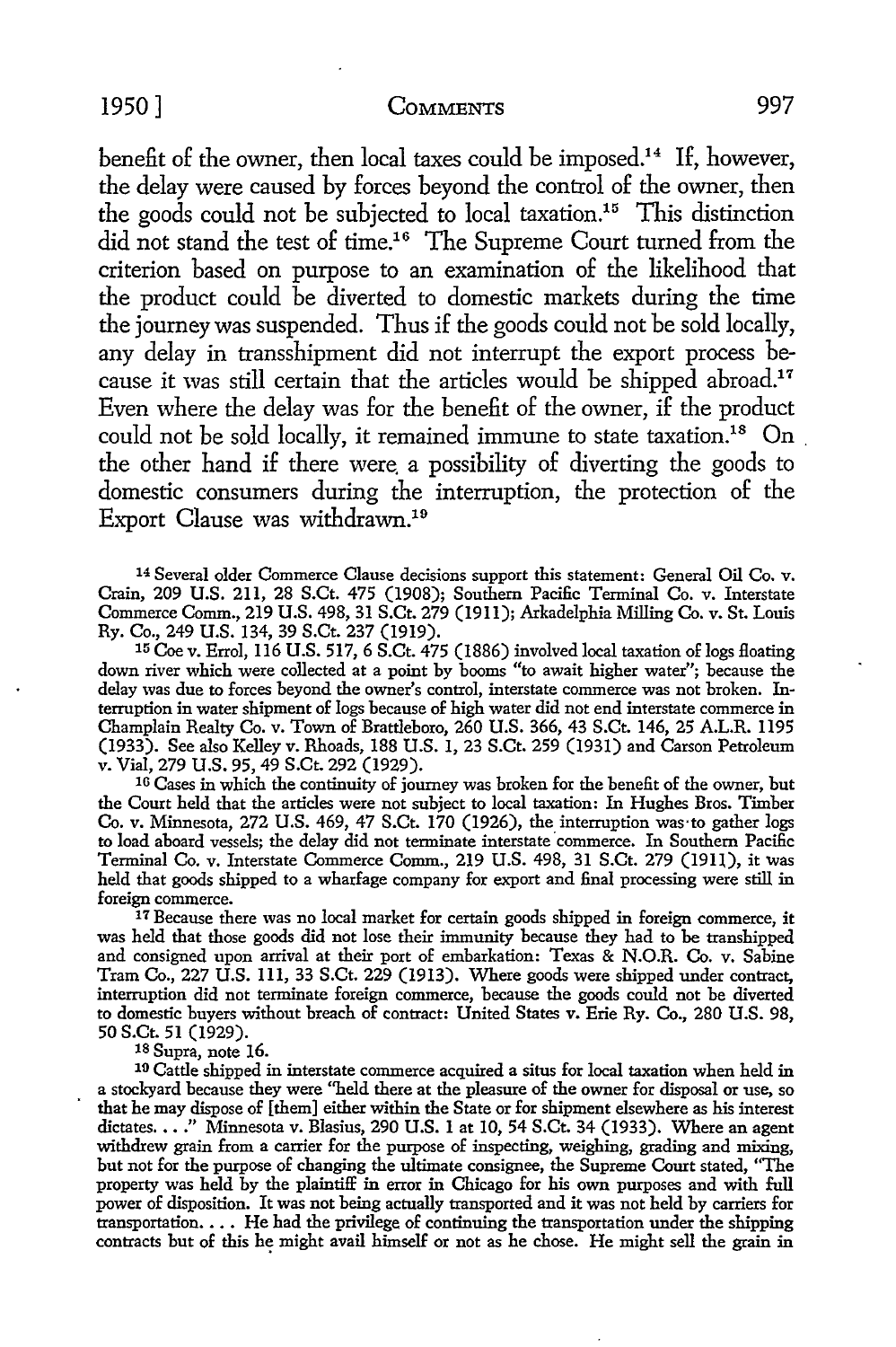This doctrine was recently affirmed by the Supreme Court. In the case of *Joy Oil* Co., *Ltd. v. State Tax Commission,20* the Joy Oil Company, a Canadian corporation, purchased 1,500,000 gallons of gasoline from a Michigan vendor. In order to get the benefits of lower freight rates and to be exempt from federal transportation and manufacturing taxes, the Oil Company filed forms certifying that the gasoline was purchased for export. The gasoline was shipped to Detroit under bills of lading marked, "For Export to Canada." While awaiting shipment to Canada, the gasoline was stored in tanks at Dearborn, Michigan. From Dearborn 50,000 gallons were shipped to Canada by truck until the Federal Government closed the Ambassador Bridge to the transportation of inHammables. The Oil Company decided not to use rail transportation but to await until cheaper water carriage became available. -After fifteen months of storage, Dearborn assessed an ad valorem property tax upon all the gasoline not shipped. The Oil Company challenged the validity of the assessment, but the Michigan Tax Commission· ruled against it. The Michigan Supreme Court affirmed the Commission. On certiorari, the Supreme Court affirmed.

Justice Frankfurter wrote the majority opinion.<sup>21</sup> Consistent with his position in the *Empressa Siderurgica* case, he again based his opinion on the certainty-to-export test. Because the gasoline could readily be diverted to domestic consumers without breach of contract for sale or shipment, he found that the delay in reshipping the goods broke the process of exporting. This decision, reaffirming the doctrine of previous cases,<sup>22</sup> is a reflection of sound policy. If exporters were assured of tax immunity for goods being stored at transshipment points, there would be a temptation to dump products into the export channels and to hold them in storage at the point of shipment abroad. If market conditions within the country were to change, then it would be possible to sell the "exports" locally after a period of tax free storage. By re-

Illinois or forward it as he saw fit." Bacon v. lliinois, 227 U.S. 504 at 516, 33 S.Ct. 299 (1913). In Brown v. Huston, 114 U.S. 622, 5 S.Ct. 1091 (1885) coal shipped to New Orleans was subject to local taxation because the owner could sell it in either local or foreign markets. A factor which bears on the salability of products in local markets is the characteristic of fungibility. This was a consideration that led the Court to find that coal shipped to distributing points was taxable by local authorities, although most of the coal was subsequently distributed to out-of-state-consumers. The Court stated, "It is also significant that invariably the goods are fungibles. • . • The goods which are sent initially into the interstate commerce stream are not the identical goods which finally arrive at the place of consumption." Independent Warehouses, Inc. v. Scheele, 331 U.S. 70 at 82, 67 S.Ct. 1062 (1947).

20 337 U.S. 286, 69 S.Ct. 1075 (1949).

21 Dissenting: Chief Justice Vinson, Justices Douglas and Jackson.

 $22$  Supra notes 17, 18, and 19.